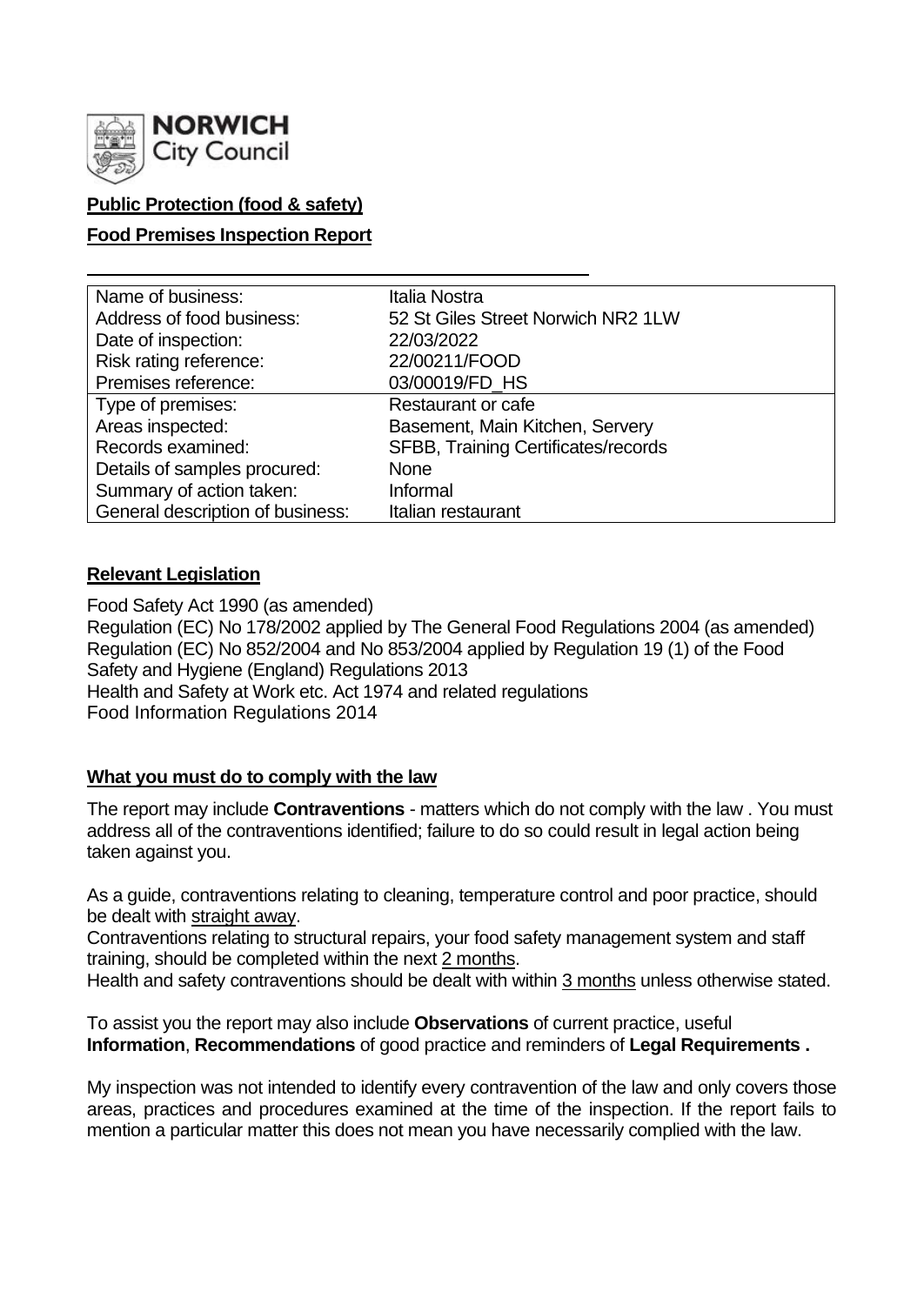# **FOOD SAFETY**

### **How we calculate your Food Hygiene Rating:**

The food safety section has been divided into the three areas which you are scored against for the hygiene rating: 1. food hygiene and safety procedures, 2. structural requirements and 3. confidence in management/control procedures. Each section begins with a summary of what was observed and the score you have been given. Details of how these scores combine to produce your overall food hygiene rating are shown in the table.

| <b>Compliance Area</b>                     |          |    | <b>You Score</b> |    |               |    |           |                 |          |
|--------------------------------------------|----------|----|------------------|----|---------------|----|-----------|-----------------|----------|
| Food Hygiene and Safety                    |          |    | $\bf{0}$         | 5. | 10            | 15 | 20        | 25              |          |
| <b>Structure and Cleaning</b>              |          |    | 0                | 5  | 10            | 15 | 20        | 25              |          |
| Confidence in management & control systems |          |    | 0                | 5. | 10            | 15 | 20        | 30 <sub>1</sub> |          |
|                                            |          |    |                  |    |               |    |           |                 |          |
| <b>Your Total score</b>                    | $0 - 15$ | 20 | $25 - 30$        |    | $35 - 40$     |    | $45 - 50$ |                 | $>$ 50.  |
| <b>Your Worst score</b>                    | 5        | 10 | 10               |    | 15            |    | 20        |                 |          |
|                                            |          |    |                  |    |               |    |           |                 |          |
| <b>Your Rating is</b>                      | 5        |    |                  | 3  | $\mathcal{P}$ |    |           |                 | $\Omega$ |

Your Food Hygiene Rating is 4 - a good standard



### **1. Food Hygiene and Safety**

Food Hygiene standards are excellent. You demonstrated full compliance with legal requirements. You have safe food handling practices and procedures and all the necessary control measures to prevent cross-contamination are in place. **(Score 0)**

#### Hand-washing

**Observation** I was pleased to see handwashing was well managed.

#### Personal Hygiene

**Observation** I was pleased to see that standards of personal hygiene were high.

### Temperature Control

**Observation** I was pleased to see you were able to limit bacterial growth and/or survival by applying appropriate temperature controls at points critical to food safety and that you were monitoring temperatures.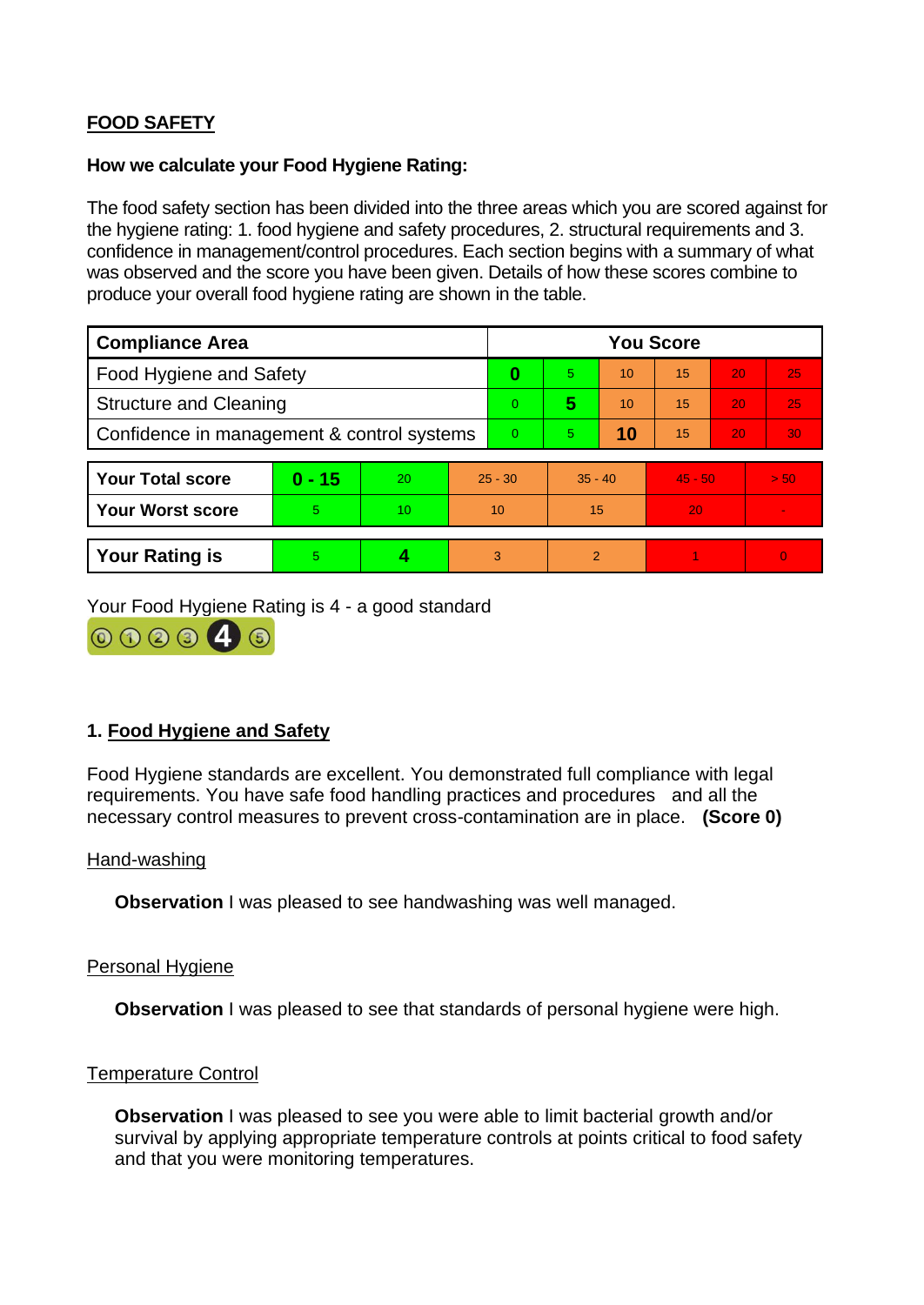# **2. Structure and Cleaning**

The structure facilities and standard of cleaning and maintenance are all of a good standard and only minor repairs and/or improvements are required. Pest control and waste disposal provisions are adequate. The minor contraventions require your attention. **(Score 5)**

## Cleaning of Structure

**Contravention** The following structural items were dirty and require more frequent and thorough cleaning:

- floor/wall junctions
- pipework to equipment

**Recommendation** Housekeeping could be greatly improved. Remove redundant items and equipment from food rooms, tidy away miscellaneous objects into drawers and boxes and keep work surfaces and the floor clear for ease of cleaning and disinfection.

### Cleaning of Equipment and Food Contact Surfaces

**Contravention** The following items are dirty and must be cleaned:

• bottles/nozzles containing made sauces

# Cleaning Chemicals / Materials / Equipment and Methods

**Contravention** The following evidence demonstrated your cleaning materials, equipment and methods were not sufficient to control the spread of harmful bacteria between surfaces:

• scourer was badly worn

### **Maintenance**

**Contravention** The following had not been suitably maintained and must be repaired or replaced:

- split seals to undercounter fridges
- cracked tiles to wall
- shelf to unit was badly marked
- seals to work surfaces are defective

# Pest Control

**Observation** I was pleased to see that the premises was proofed against the entry of pests and that pest control procedures were in place.